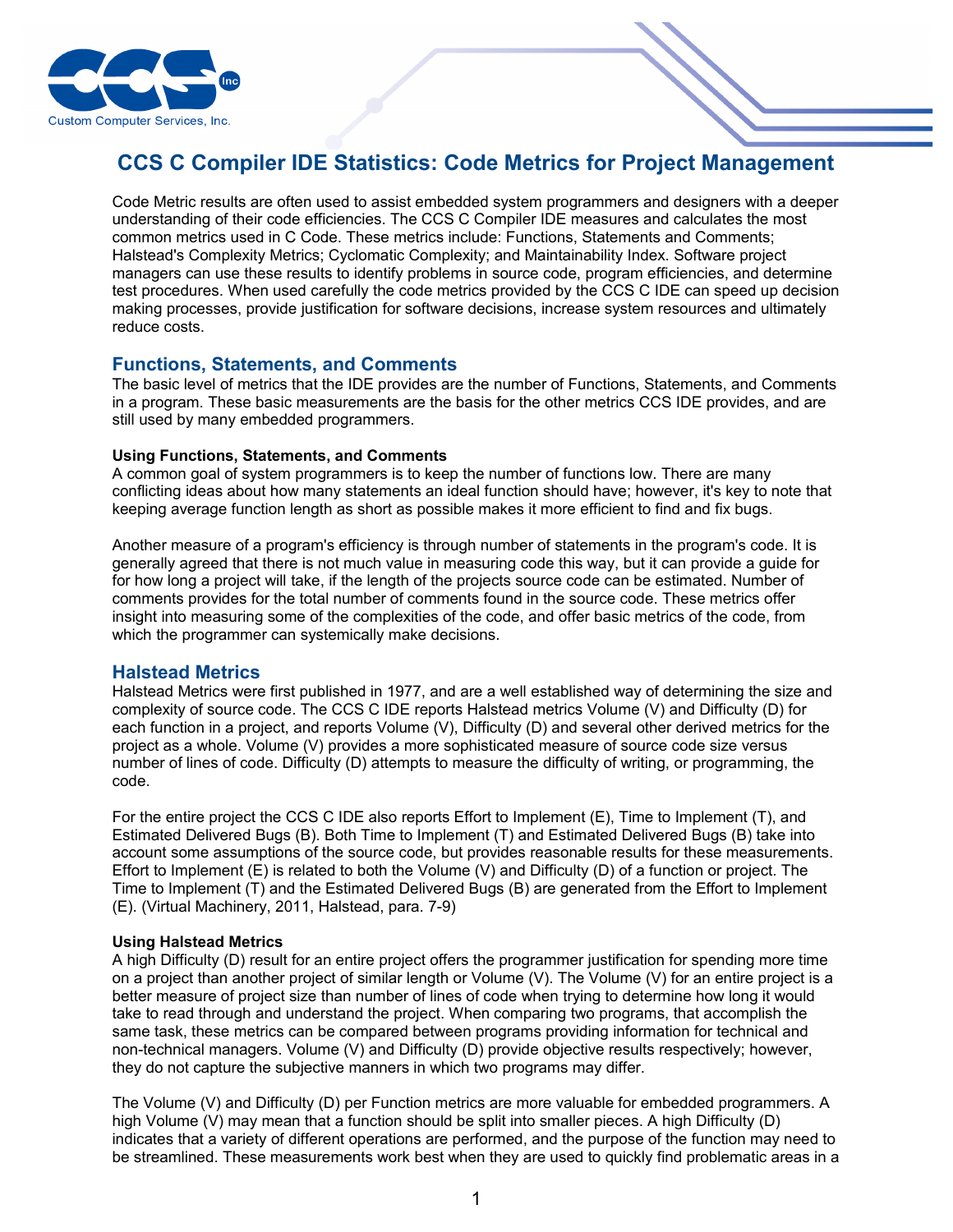

large code-base. It is the nature of some tasks that they lead to a high Difficulty (D) or Volume (V), but softer rules like "All Volumes above 3000 must include justification for their size in their comments" allow for this. (McCabe, 1996, 2.5 Limiting cyclomatic complexity to 10, para. 1)

Since all metrics are calculated when the project is finished the purpose of Time to Implement (T) could be thought of as the time to re-implement, if the project needed to be rewritten in a different language. Time to Implement (T) is the most controversial of Halstead's Metrics and should be taken with a grain of salt. (Virtual Machinery, 2011, Halstead , para. 14)

## **Cyclomatic Complexity**

Cyclomatic Complexity is a measure of the number of independent paths through a unit of code. It can be used as a measure of difficulty to understanding similar Halstead's Difficulty (D), but it is also useful in determining the necessary number of test cases for the unit of code. Cyclomatic Complexity was developed in 1976 and is a well established technique. (Karakaþ, 1998, McCabe's Cyclomatic Number, para. 1) The CCS C IDE reports Cyclomatic Complexity only for the entire program, not individual functions.

#### **Using Cyclomatic Complexity**

One common programming structure that most C programmers find clear and easy to understand is the switch statement. The switch statement causes large cyclomatic complexities and so, as with Halstead's Metrics, Cyclomatic Complexity is useful when applied carefully. It may be poor form to avoid the commonly used and often efficient switch statement because of the large increase in Cyclomatic Complexity it causes. (McCabe, 1996, 2.5 Limiting cyclomatic complexity to 10, para. 1-2)

With these caveats in mind Cyclomatic Complexity can be used to judge program length, and difficulty, but Cyclomatic Complexity also has another use. Baseline Method is a software testing method which uses the theory behind Cyclomatic Complexity. The Baseline Method tests each possible branch in the program. In the Baseline Method the minimum amount of tests necessary is equal to the Cyclomatic Complexity. Therefore Cyclomatic Complexity can be used as the minimum amount of tests for any testing method. (McCabe, 1996, 6 The Baseline Method, para. 1-2)

## **Maintainability Index**

Maintainability Index is a more modern measurement which was designed in 1991. Maintainability Index takes into account the Volume (V), Cyclomatic Complexity, and other measurements from the code whereby measuring the ease with which code can be maintained. Maintainability Index is applied only to the program as a whole, and a larger number is better. There are several ways to report the Maintainability Index. CCS C IDE provides a maximum number of 171 and can provide a negative metric as well. (Virtual Machinery, 2011, MI and MINC, para. 1)

#### **Using Maintainability Index**

There is strong evidence that Maintainability Index works in determining how maintainable a program will be over time. It takes into account many factors, and like the other metrics cannot be the only judge of a program. It can be used as a way to encourage good programming practice, by making it a goal to increase the Maintainability Index of the program in each subsequent release. Ways to increase the Maintainability Index include reducing the Cyclomatic Complexity, reducing the Volume (V), and reducing the number of lines of code.

Companies such as Hewlett-Packard have used the Maintainability Index to make large purchasing decisions, and Maintainability Index is a way for non-technical management to evaluate the cost of good coding practices. Purchasing decisions can be evaluated, but so can the companies own software decisions. A decision where the quality of the product could be improved if it is delayed two weeks could be aided by describing the software quality in terms of its Maintainability Index. Comparing Maintainability Indexes between different programs is valid if they perform the same task. However, keep in mind, certain tasks will inherently have lower Maintainability Indexes than others. (Virtual Machinery, 2011, MI and MINC, para. 8)